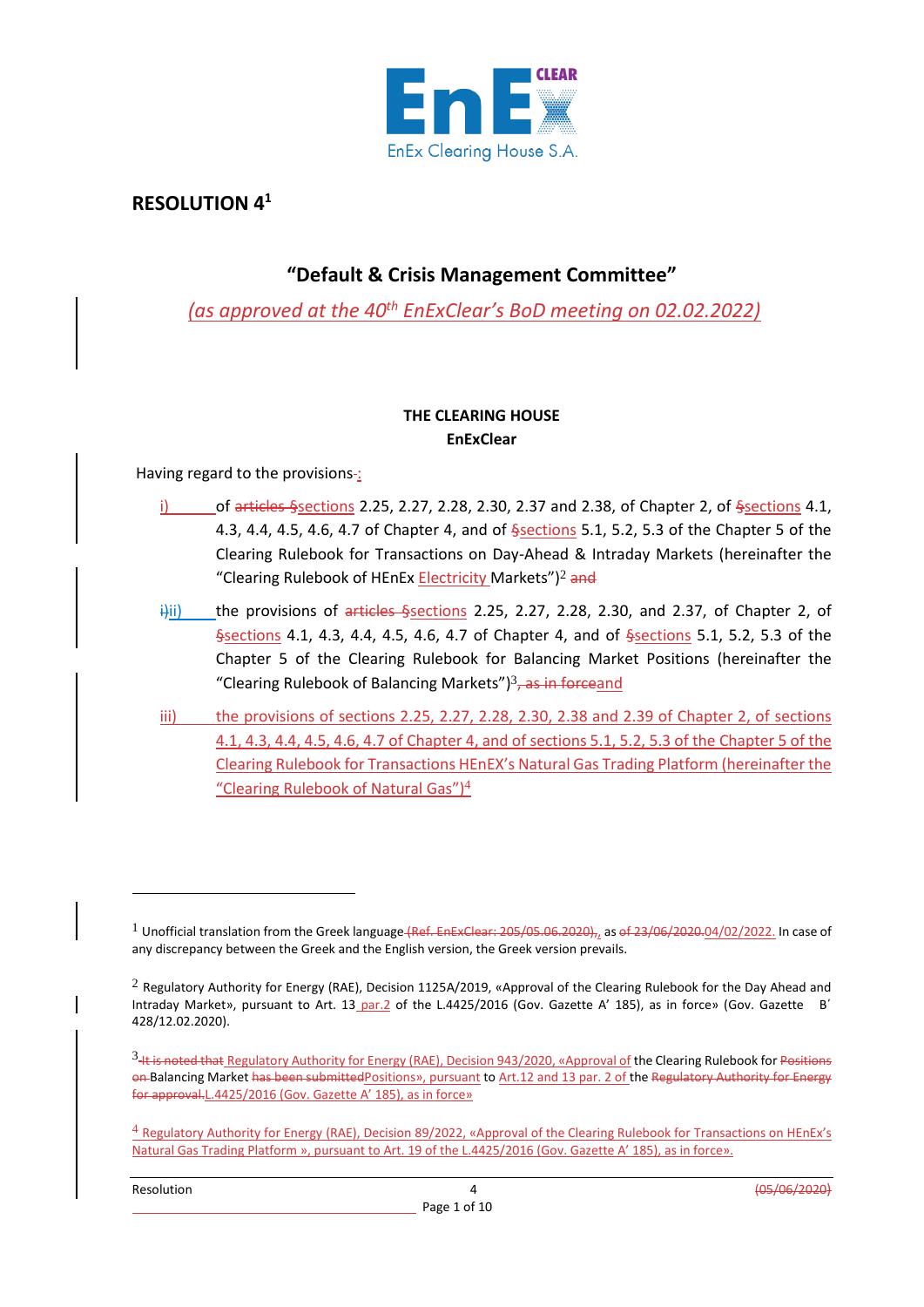

## **HEREBY RESOLVES AS FOLLOWS:**

### **Article 1. Scope of Application & Definitions**

### **1.1 Scope of Application**

- 1. By virtue of this Resolution, a "Default & Crisis Management Committee" is formed, to which the powers set out in Article 2 are delegated.
- 2. This Resolution determines all matters pertaining to the operation of the Default & Crisis Management Committee (henceforth the "Committee).").

#### **1.2 Definitions**

- 1. The terms and definitions used in this Resolution shall have the same meaning as the one assigned to them by Law 4425/2016, Law 4001/2011 or other related National or Union Law, in the Clearing Rulebook of HEnEx Electricity Markets, in the Clearing Rulebook of Balancing Market and in the Clearing Rulebook of Natural Gas, as well as any decisions issued in implementation of the above texts, unless otherwise expressly stipulated.
- 2. In every case, the provisions of this Resolution are interpreted in accordance with the rules and principles provisioned in the Scope of Application of the Clearing Rulebook of HEnEx Electricity Markets, in the Scope of Application of the Clearing Rulebook of Balancing Market and in the Scope of Application of the Clearing Rulebook of Balancing MarketNatural Gas.

## **Article 2. Powers of the Committee**

#### **2.1.Decision – making powers**

- 1. The Committee shall decide on matters within its remit in accordance with the following subparagraphs.
- 2. The Committee is responsible for taking risk management measures, that is, measures that help limit or avert risk in connection with the operation of the Clearing System and the Clearing of Positions in the Balancing Market in accordance with the Clearing Rulebook of Balancing Market. In particular, the Committee is authorised:
	- a) To modify, on an extraordinary basis, the parameters of the calculation methodology of the Default Fund's size, applied by EnExClear on a regular basis in accordance with the provisions of §section 2.27 of the Chapter 2 of the Clearing Rulebook of Balancing Market in case that the calculated size of the Default Fund doesn't cover the stress test based on historical or hypothetical scenario.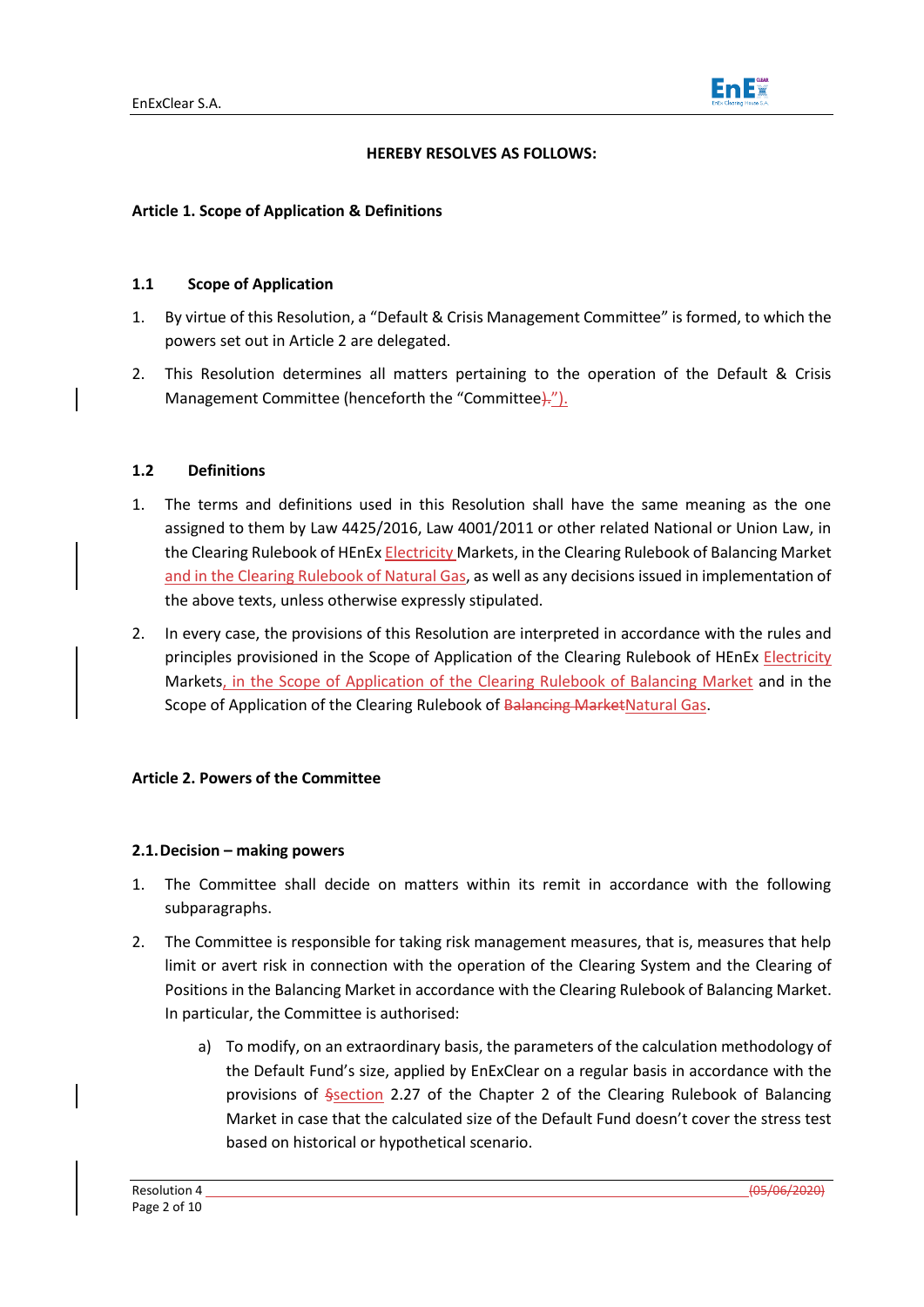

- b) To readjust, on an extraordinary basis, the size of the Default Fund and/or request the payment of extraordinary contributions by Clearing Members in accordance with the provisions of §sections 2.25, 2.27 and 2.28 of the Chapter 2 of the Clearing Rulebook of Balancing Market, particularly in cases of activation of the Default Fund, deletion of a Clearing Member, readjustment of a share account as a consequence of corporate actions or other events involving Clearing Members, ascertainment of inadequacy of resources on the basis of stress tests or in exceptional cases, for the purpose of protecting the market in particular on account of extreme fluctuations in market prices and volumes in general.
- c) To modify, on an extraordinary basis, the calculation method of the Margin in accordance with the provisions of §section 2.39 of the Chapter 2 of the Clearing Rulebook of Balancing Market, or the increasealteration of Margin, not only for all Clearing Accounts but also for individual Accounts, setting a deadline for this purpose, particularly taking also into account any imminent risks in accordance with the provisions of §section 2.39 of the Chapter 2 of the Clearing Rulebook of Balancing Market.
- d) To carry out alternative procedures for depositing collateral as well as for the fulfilment of positions' settlement obligations, especially when there are reasons for being unable to notify data and for technical malfunctions in general or other situations involving failure or insolvency on the part of the banks participating in clearing.
- e) To decide on the acceptance of Letter of Guarantee in case of breach of collaterals' concentration limits in the form of Letters of Guarantee by an issuer.
- f) To perform the Clearing of Positions using alternative methods, particularly in cases of System's malfunction.
- g) To take any other measure deemed necessary, depending on market circumstances and conditions, in order to protect the Clearing System against credit and other inherent risks.
- 3. The Committee is responsible for taking risk management measures, that is, measures that help limit or avert risk in connection with the clearing of transactions and the operation of the Clearing System, in accordance with the Clearing Rulebook for Transactions on theof HEnEx Electricity Markets-of HEnEx. In particular, the Committee is authorised:
	- a) To modify, on an extraordinary basis, the parameters of the calculation methodology of the Default Fund's size, applied by EnExClear on a regular basis in accordance with the provisions of  $\frac{c}{2}$ section 2.27 of the Chapter 2 of the Clearing Rulebook of HEnEx Electricity Markets in case that the calculated size of the Default Fund doesn't cover the stress test based on historical or hypothetical scenario.
	- b) To readjust, on an extraordinary basis, the size of the Default Fund and/or request the payment of extraordinary contributions by Clearing Members in accordance with the provisions of §sections 2.25, 2.27 and 2.28 of the Chapter 2 of the Clearing Rulebook of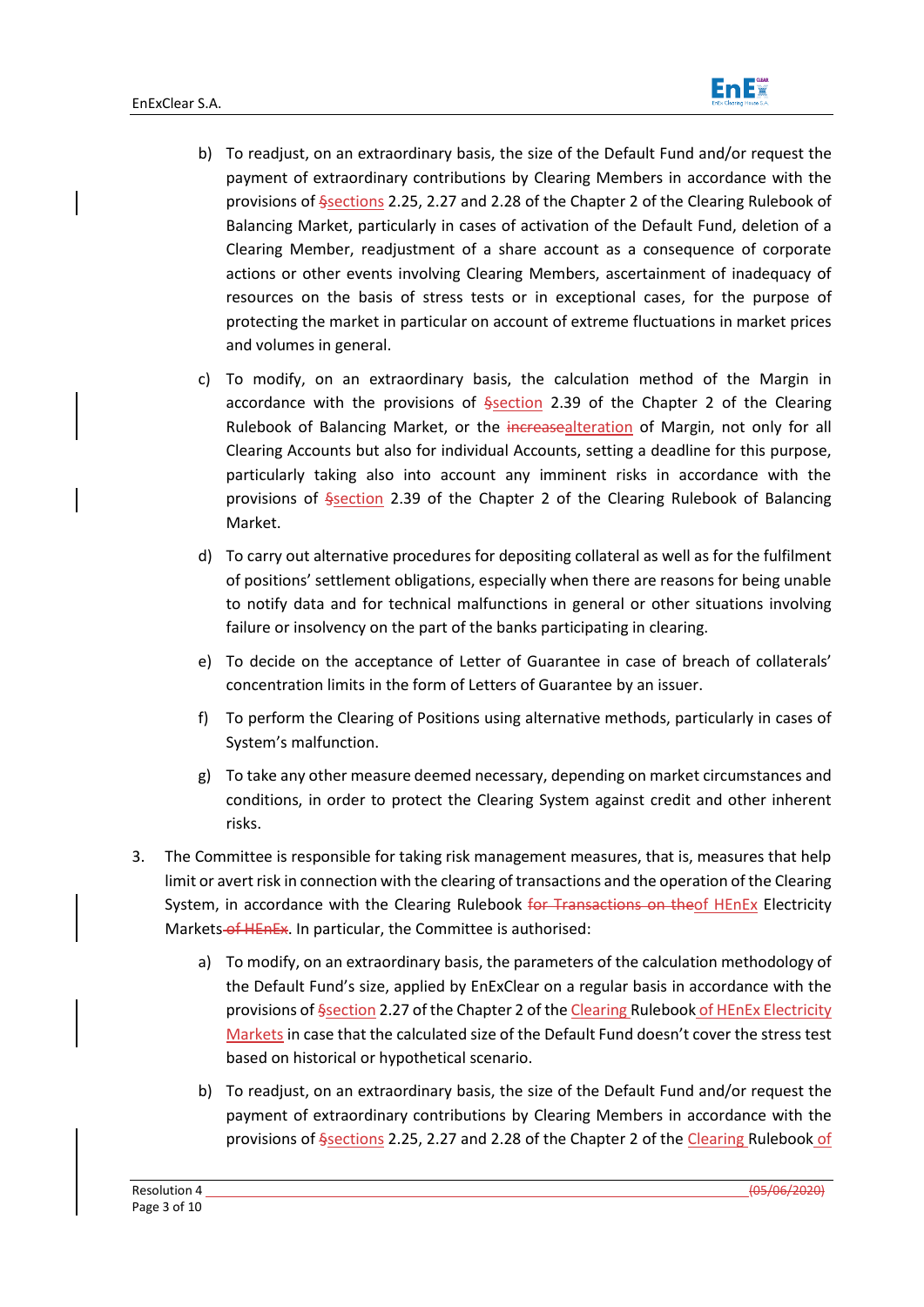HEnEx Electricity Markets, particularly in cases of activation of the Default Fund, deletion of a Clearing Member, readjustment of a share account as a consequence of corporate actions or other events involving Clearing Members, ascertainment of inadequacy of resources on the basis of stress tests or in exceptional cases, for the purpose of protecting the market in particular on account of extreme fluctuations in market prices and volumes in general.

- c) To modify, on an extraordinary basis, the calculation method of the Margin, Credit Limit's use, Reference Prices, or the increasealteration of Margin, not only for all Clearing Accounts but also for individual Accounts, setting a deadline for this purpose, particularly taking also into account any imminent risks in accordance with the provisions of §sections 2.37 and 2.38 of the Chapter 2 of the Clearing Rulebook of HEnEx Electricity Markets.
- d) To carry out alternative procedures for depositing collateral as well as for the fulfilment of transaction settlement obligations, especially when there are reasons for being unable to notify data and for technical malfunctions in general or other situations involving failure or insolvency on the part of the banks participating in clearing.
- e) To provide the Clearing Account's Credit Limit by using the resources of the Clearing Member's share account in the Default Fund in order to address exceptional circumstances of technical malfunction.
- f) To decide on the acceptance of Letter of Guarantee in case of breach of collaterals' concentration limits in the form of Letters of Guarantee by an issuer.
- g) To perform the clearing of transactions using alternative methods, particularly in cases of System's malfunction.
- h) To take any other measure deemed necessary, depending on market circumstances and conditions, in order to protect the Clearing System against credit and other inherent risks.
- 4. The Committee is responsible for taking risk management measures, that is, measures that help limit or avert risk in connection with the clearing of transactions and the operation of the Clearing System, in accordance with the Clearing Rulebook of Natural Gas. In particular, the Committee is authorised:
	- a) To modify, on an extraordinary basis, the parameters of the calculation methodology of the Default Fund's size, applied by EnExClear on a regular basis in accordance with the provisions of section 2.27 of the Chapter 2 of the Clearing Rulebook of Natural Gas in case that the calculated size of the Default Fund doesn't cover the stress test based on historical or hypothetical scenario.
	- b) To readjust, on an extraordinary basis, the size of the Default Fund and/or request the payment of extraordinary contributions by Clearing Members in accordance with the provisions of sections 2.25, 2.27 and 2.28 of the Chapter 2 of the Clearing Rulebook of Natural Gas, particularly in cases of activation of the Default Fund, deletion of a Clearing

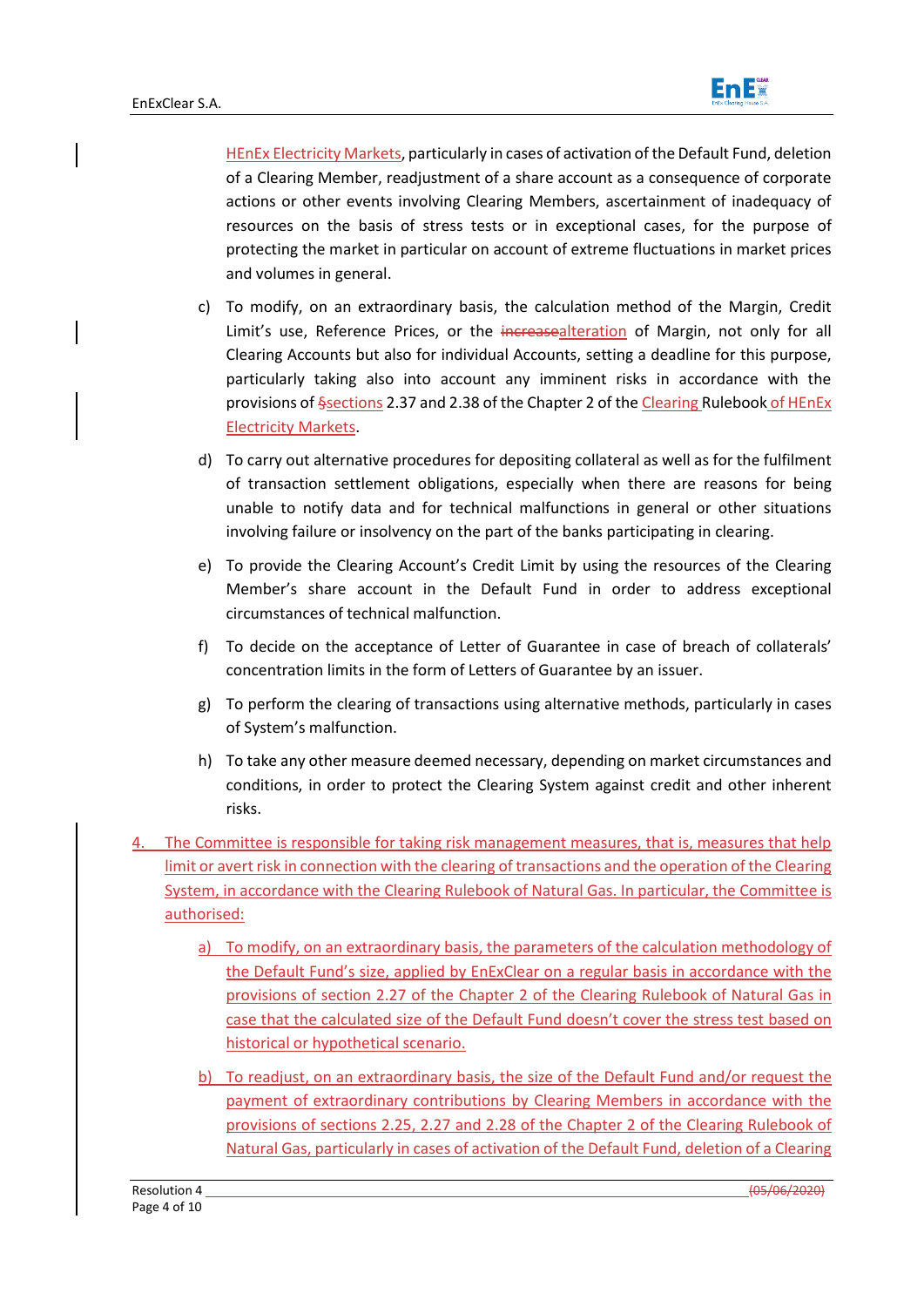Member, readjustment of a share account as a consequence of corporate actions or other events involving Clearing Members, ascertainment of inadequacy of resources on the basis of stress tests or in exceptional cases, for the purpose of protecting the market in particular on account of extreme fluctuations in market prices and volumes in general.

- c) To modify, on an extraordinary basis, the calculation method of the Margin, Credit Limit's use, Reference Prices, or the alteration of Margin, not only for all Clearing Accounts but also for individual Accounts, setting a deadline for this purpose, particularly taking also into account any imminent risks in accordance with the provisions ofsections 2.37 and 2.38 of the Chapter 2 of the Clearing Rulebook of Natural Gas.
- d) To carry out alternative procedures for depositing collateral as well as for the fulfilment of transaction settlement obligations, especially when there are reasons for being unable to notify data and for technical malfunctions in general or other situations involving failure or insolvency on the part of the banks participating in clearing.
- e) To provide the Clearing Account's Credit Limit by using the resources of the Clearing Member's share account in the Default Fund in order to address exceptional circumstances of technical malfunction.
- f) To decide on the acceptance of Letter of Guarantee in case of breach of collaterals' concentration limits in the form of Letters of Guarantee by an issuer.
- g) To perform the clearing of transactions using alternative methods, particularly in cases of System's malfunction.
- h) To take any other measure deemed necessary, depending on market circumstances and conditions, in order to protect the Clearing System against credit and other inherent risks.
- 4.5. The Committee is authorised to take any necessary measure to address the default of a Clearing Member in accordance with the provisions of Chapter 4 of the Clearing Rulebook of the Balancing Market, particularly when this is due to Clearing Member's permanent failure and this entails the fulfilment of the cash obligations of cash settlement by EnExClear. For instance:
	- a) The decision making for the forfeiture of the Letter of Guarantee deposited as collateral under the instructions of EnExClear in order to secure fulfilment of any outstanding cash settlement obligations that arise due to the default.
	- b) The implementation of the close-out netting clausesin accordance with the provisions of the Clearing Rulebook of Balancing Market.
	- c) The decision making for the use of Collateral provided by Clearing Members, the resources of the Default Fund, or the Pre-Funded Financial Resources in order to secure fulfilment of outstanding cash obligations in the settlement process which arise as a consequence of the default as well as of the liquidity risks arising in general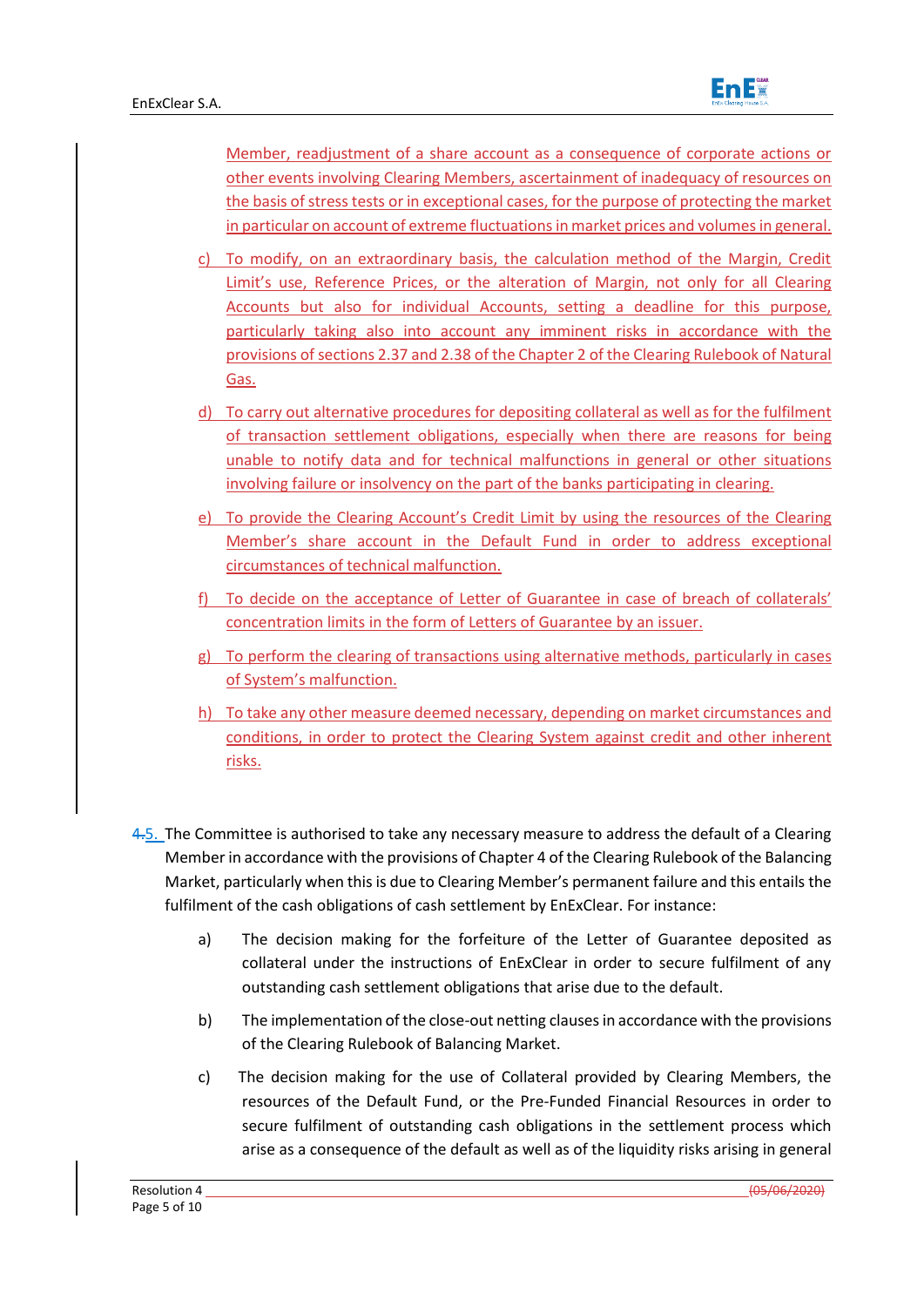

therefrom in the market, in accordance with the provisions of the Clearing Rulebook of Balancing Market.

- d) The necessary decisions making to cover any loss arising due to the default, namely:
	- the use of collaterals or the forfeiture of the Letter of Guarantee that has been provided by the default Clearing Member, in accordance with the provisions of the Clearing Rulebook of Balancing Market,
	- the use of the share account of the default Clearing Member,
	- the use of the rest of Share Accounts in the Default Fund, for the purpose of covering the remaining part of the loss, in accordance with the provisions of the Clearing Rulebook of Balancing Market,
	- the use of Pre-Funded Financial Resources in accordance with the provisions of the Clearing Rulebook of Balancing Market,
	- the notification of IPTO apportionment or re-apportionment of the remaining part of the loss, if any, to the Participants in accordance with the provisions of the Clearing Rulebook of the Balancing Market and the Rulebook of the Balancing Market.
- e) The performance of any other necessary act to deal with instances of default and avert relevant risks in the market.
- 5.6. The Committee is also authorised to take any necessary measure to address the default of Clearing Member, in accordance with the provisions of the Chapter 4 of the Clearing Rulebook of HEnEx Electricity Markets, particularly when this is due to permanent failure and entails the fulfilment of the cash obligation in the cash settlement by EnExClear. Indicatively, mentioned:
	- a) TakingThe decision making for the forfeiture of the lettersLetter of guaranteeGuarantee deposited as collateral byunder the defaulting Clearing Member, by instructions of EnExClear in order, for the coverage to secure fulfilment of any outstanding issues in cash settlement arising fromobligations that arise due to the default,
	- b) The implementation of implementation of the close-out netting clauses in accordance with the provisions of the Clearing Rulebook of HEnEx **Electricity Markets**,
	- c) Taking of a decision for the use of collaterals provided by Clearing Members, of the available resources of the Default Fund, of Dedicated Own Resources of EnExClear in order to secure fulfilment of outstanding cash obligations in the settlement process which arise as a consequence of the default as well as of the liquidity risks arising in general therefrom in the market, in accordance with the provisions of the Clearing Rulebook of HEnEx Electricity Markets,
	- d) Taking of the necessary decisions to cover any loss arising as a consequence of the default, namely: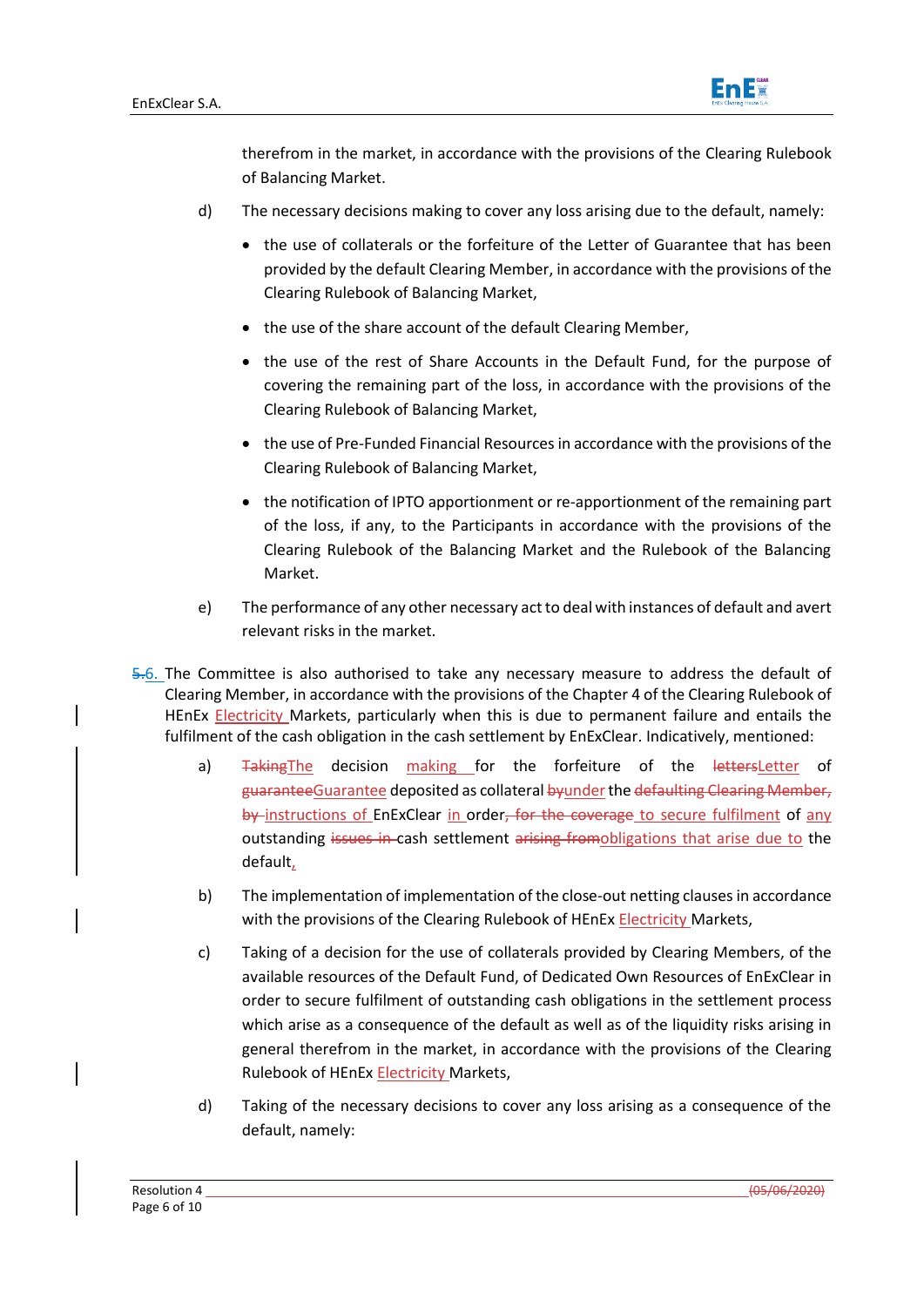

- the use of collaterals or the forfeiture of the letters of guarantee which have been provided by the default Clearing Member, in accordance with the provisions of the Clearing Rulebook of HEnEx Electricity Markets,
- the use of the share account of the default Clearing Member,
- the use for the purpose of covering the remaining part of loss and of the other Share Accounts in the Default Fund, in accordance with the provisions of the Clearing Rulebook of HEnEx Electricity Markets,
- the use of the Dedicated Own Resources of EnExClear,
- e) The performance of any other necessary act to deal with instances of default and avert relevant risks in HEnEx Electricity markets.
- 7. The Committee is also authorised to take any necessary measure to address the default of Clearing Member, in accordance with the provisions of the Chapter 4 of the Clearing Rulebook of Natural Gas, particularly when this is due to permanent failure and entails the fulfilment of the cash obligation in the cash settlement by EnExClear. Indicatively, mentioned:
	- a) The decision making for the forfeiture of the Letter of Guarantee deposited as collateral under the instructions of EnExClear in order to secure fulfilment of any outstanding cash settlement obligations that arise due to the default,
	- b) The implementation of implementation of the close-out netting clauses in accordance with the provisions of the Clearing Rulebook of Natural Gas,
	- c) Taking of a decision for the use of collaterals provided by Clearing Members, of the available resources of the Default Fund, of Dedicated Own Resources of EnExClear in order to secure fulfilment of outstanding cash obligations in the settlement process which arise as a consequence of the default as well as of the liquidity risks arising in general therefrom in the market, in accordance with the provisions of the Clearing Rulebook of Natural Gas,
	- d) Taking of the necessary decisions to cover any loss arising as a consequence of the default, namely:
		- the use of collaterals or the forfeiture of the letters of guarantee which have been provided by the default Clearing Member, in accordance with the provisions of the Clearing Rulebook of Natural Gas,
		- the use of the share account of the default Clearing Member,
		- the use for the purpose of covering the remaining part of loss and of the other Share Accounts in the Default Fund, in accordance with the provisions of the Clearing Rulebook of Natural Gas,
		- the use of the Dedicated Own Resources of EnExClear,
	- e) The performance of any other necessary act to deal with instances of default and avert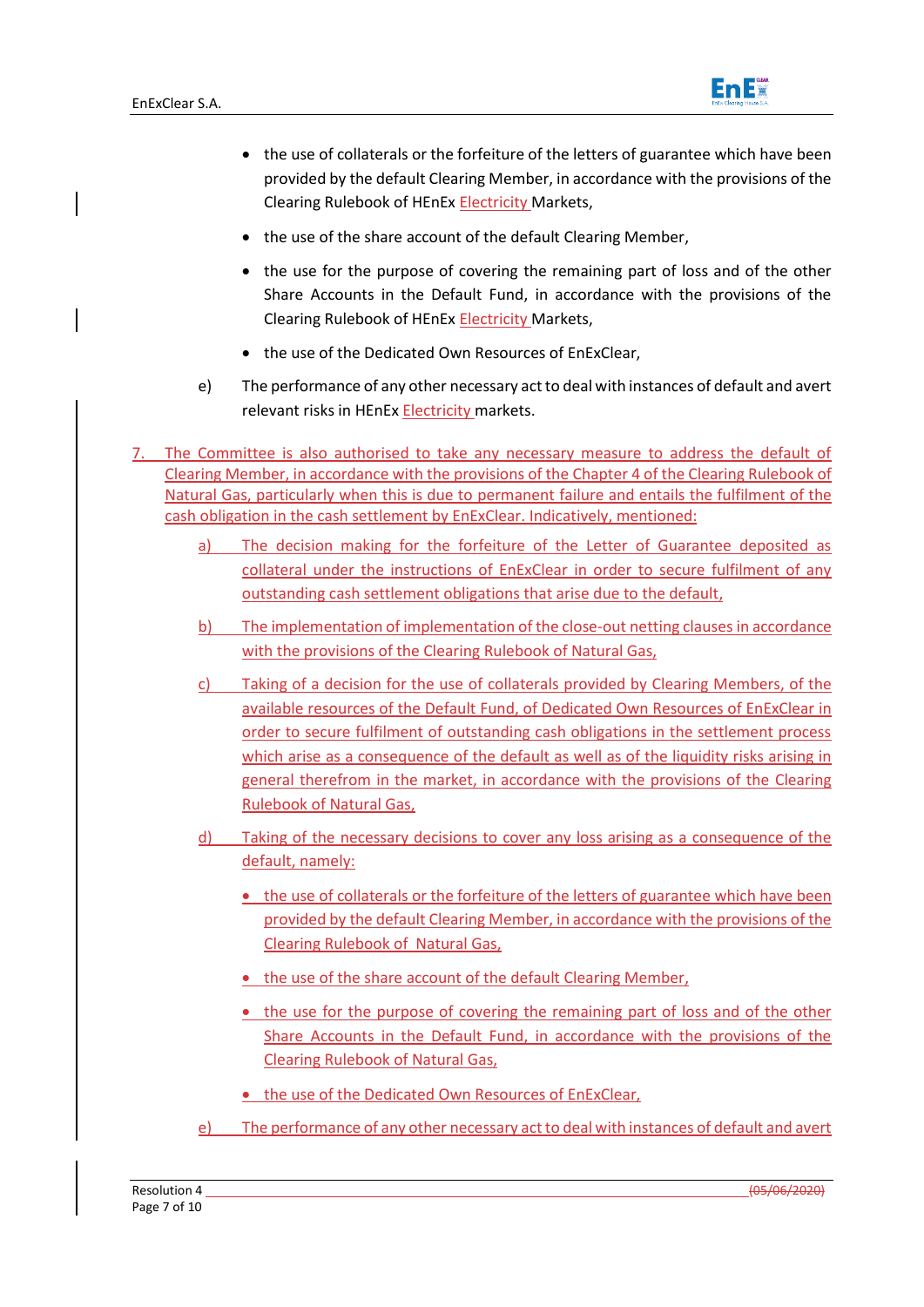

## relevant risks in Natural Gas.

- $6.8$ . The Committee is also authorised to take one or more (either singly or in combination, as appropriate, taking into account each time all the relevant circumstances) of the following measures with respect to a Clearing Member, for which provision is made in according to the procedures described in the Clearing Rulebook of HEnEx MarketsElectricity Markets, in the Clearing Rulebook of Natural Gas and in the Clearing Rulebook of the Balancing Market:
	- a) written reprimand
	- b) imposition of terms or restrictions on the participation of a Clearing Member in the clearing or settlement of transactions or positions, as for instance to permit the Direct Clearing Member in the Electricity Markets of HEnEx to enter orders and conduct transactions as a Participant only if the Risk from the aforesaid orders is equal to zero (0) for a limited time period which is set by the Committee.
	- c) prohibition of Certified Clearer's participation in the clearing process.
- $7.9.$  The Committee may be assisted in its work by working groups whose composition, responsibilities and general functioning shall be determined by virtue of its decision.
- 8.10. The Committee performs its duties as set out above on its own motion. It may also take up a specific issue, under request of the Board of Directors of EnExClear.
- 9.11. Immediately after decision making in accordance with the above provisions, the Committee shall notify in writing the Board of Directors of EnExClear accordingly.

The conferral of powers on the Committee, in accordance with the terms hereof, does not prejudice the authority of the Board of Directors of EnExClear to take up issues within its purview whenever it deems this necessary, and to decide differently.

## **2.2.Advisory and recommendatory powers**

1. The Committee may also give its opinion to the Board of Directors of EnExClear or, whenever it deems this necessary, recommend to the Board the decisions making on issues within its purview as set out in § 2.1 as well as on issues falling within the scope of the Clearing Rulebooks of HEnEx Markets and Balancing Market in accordance with § 1.7 of Chapter 1 of the above Rulebookssection 2.1.

## **Article 3. Committee's Composition**

- 1. The Committee consists of six members. The following members are hereby appointed:
	- a) The Chief Executive Officer of EnExClear, appointed also as Chairman of the Committee
	- b) The Chief Operating Officer of EnExClear
	- c) The Head / Officer of the Risk Management Department of EnExClear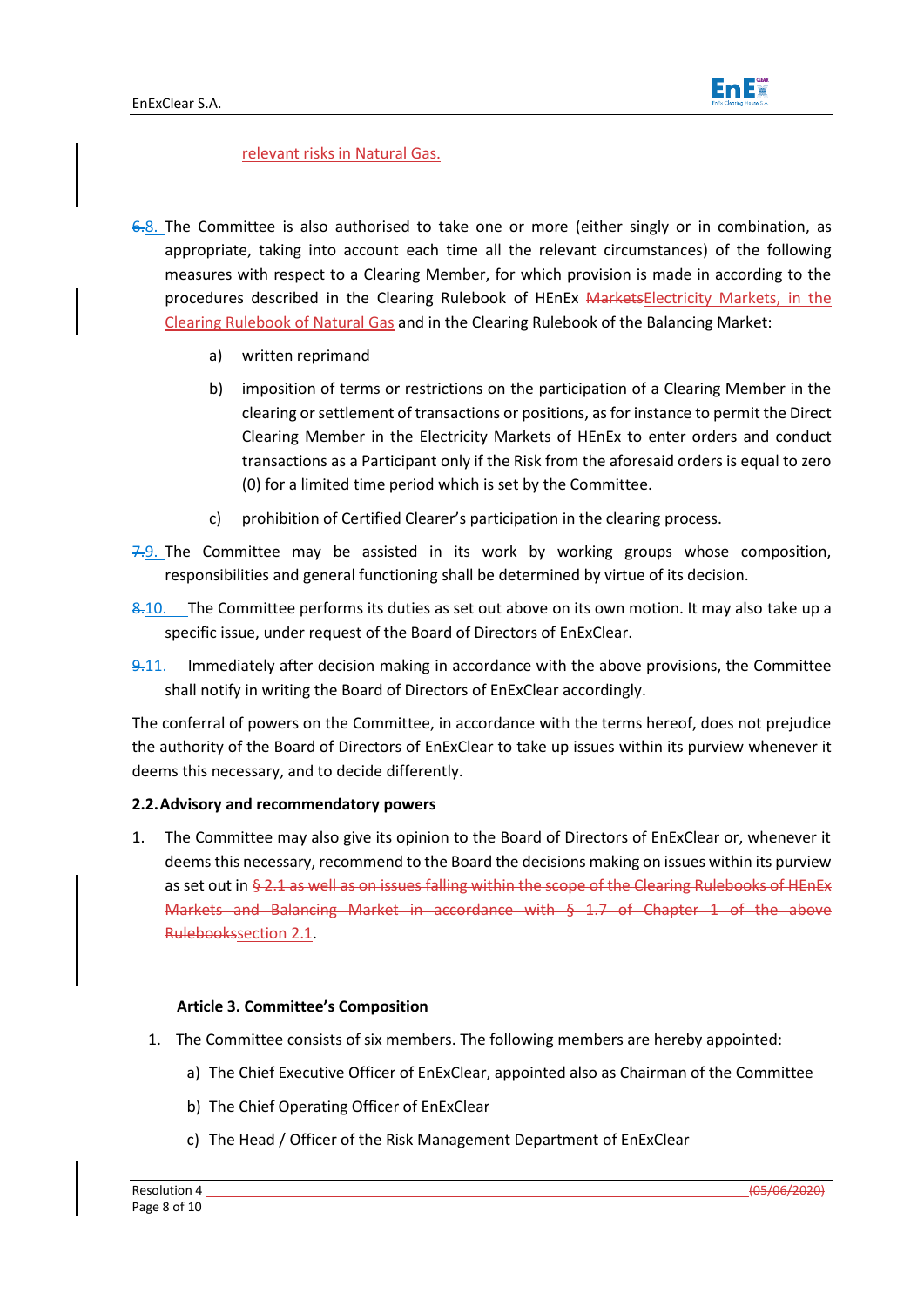

- d) The Head / Officer of the Clearing Department of EnExClear
- e) The Head of Legal and Regulatory Affairs Division of EnExClear
- f) The Head / Officer of the Unit HEnEX Markets Operation.

with Alternate Members:

- a) Officer of the Risk Management department of EnExClear appointed by the Head of the Department.
- b) Officer of the Clearing department of EnExClear appointed by the Head of the Department.

#### **Article 4. Operation of Committee**

- 1. The Committee meetswhen necessary in time, at place and according to the daily agenda set by its Chairman. The relevant documents may be transferred via email.
- 2. The Committee may, by decision of its Chairman, meets via video or telephone conference. The Chairman may also request from the Committee to make decisions on certain documents via email, fax or letters.
- 3. Each member of the Committee has the right to submit matters for discussion with respect to its responsibilities. The matters are considered by the Chairman, who includes them in the daily agenda of the next Committee's meeting.
- 4. The Committee may invites to its conventions any member of the Board, senior officer of the Company or any other person who considers it appropriate to assist in carrying out its responsibilities.
- 5. The Committee shall have a quorum and validly convene when at least four (4) of its members are present.
- 6. The Committee shall take decisions by majority vote.
- 7. Minutes shall be kept to record the discussions and decisions of the Committee by the Secretary appointed by the Chairman.

#### **Article 5. Entry into force**

This Resolution shall enterenters into force ten (10) days before the date of the initiation of the Day Ahead, Intraday and Balancing Market<sup>5</sup> operation.on 04/02/2022

This Resolution shall be posted on EnExClear's website [\(www.enexgroup.gr\)](http://www.enexgroup.gr/).

<sup>5</sup> Subject to approval of the Clearing Rulebook for Positions on Balancing Market by the Regulatory Authority for Energy (RAE)